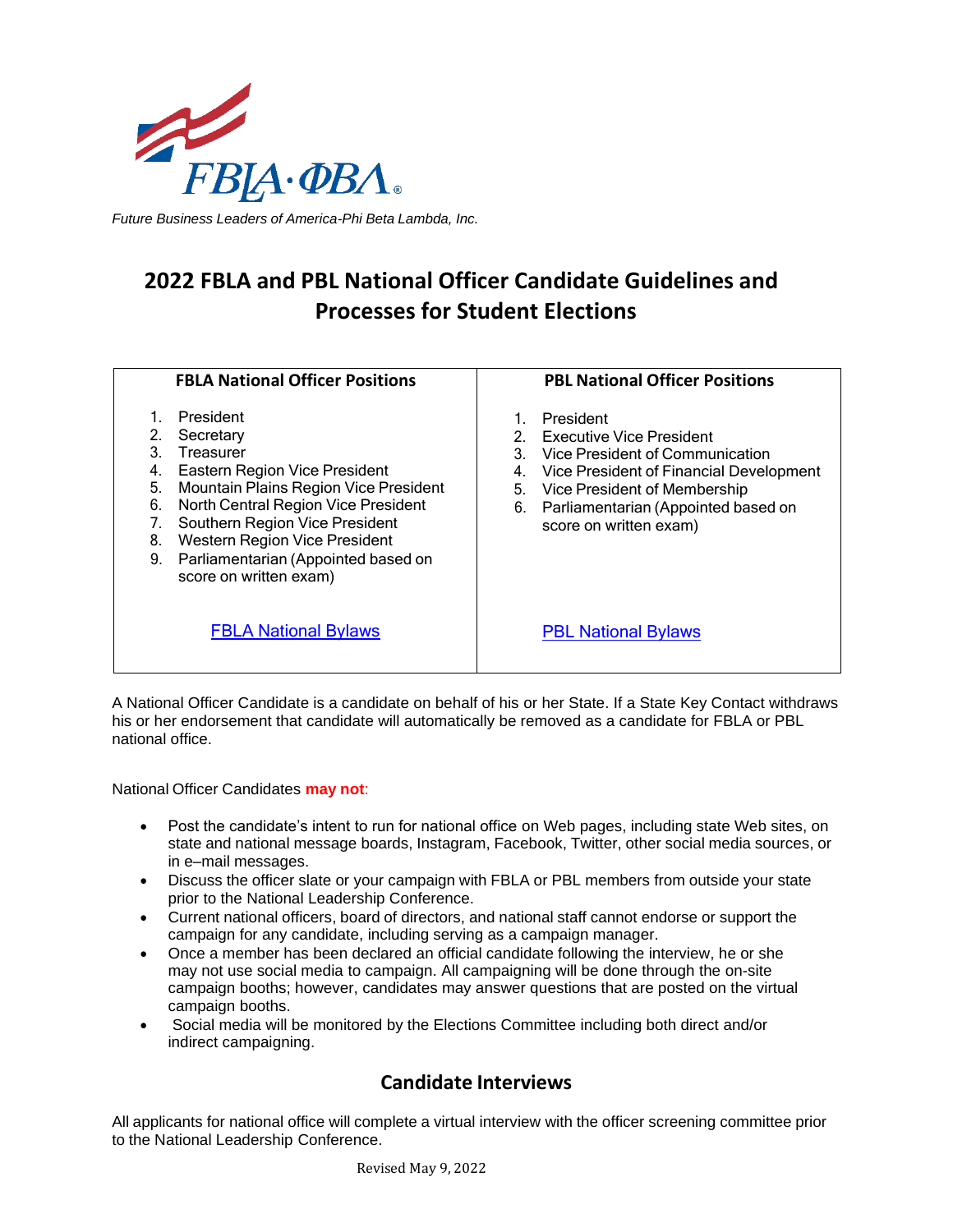- All National Officer Candidates will be interviewed, including candidates for the office of National Parliamentarian.
- Each candidate interview will last approximately 15 minutes.
- Candidates, their local advisers, and their state advisers should arrive in the virtual lobby at least 15 minutes prior to their interview time.
- The screening committee will consist of members of the national board of directors and current national officers.
- If a current national officer is running for national office again, he or she will not participate as part of the screening committee.
- The Elections Committee will have copies of all campaign materials prior to the interviews.
- At least one member of the Elections Committee will be assigned to the different interview groups in case interview screening committee members have questions.
- Business attire is required.
- Only candidates that are certified by the officer screening committee become official candidates and are eligible to run for elected office or continue to sit for the national parliamentarian exam.
- Once candidates are approved by the screening committee, they are to follow the code of conduct that is found in the National Officer Candidate Application.

### **Campaign Materials**

All final campaign materials must be approved by the FBLA-PBL Elections Committee prior to the candidate interviews.

- Final copy of campaign speech.
- Final copy of campaign brochure/data sheet.
- Candidates must include a description of any items, which will be given away at the on-site campaign booth.
- Following the election, candidates must provide a list of winners of all give-a-ways.

## **Official Campaigning**

Official campaigning for all offices for elected positions are restricted to on-site campaign booth hours. All FBLA conference delegates will be identified with region ribbons so that candidates for FBLA Region Vice President will be able to recognize conference attendees from their Region.

#### **For FBLA:**

June 30 – Campaign Booths Open – 9:00 a.m. – 4:00 p.m. Central Time July 1 **–** FBLA Campaign Booths Open – 9:00 am. – 2:00 p.m. Central Time

#### **For PBL:**

June 25 – PBL Campaign booths Open – 11:00 a.m. – 4:00 p.m. Central Time June 26 **–** PBL Campaign Booths Open – 9:00 a.m. – 12 Noon Central time

Candidates may not campaign via social media because there will virtual campaign booths displaying the candidate's information through the conference Whova app which will include:

- Candidate Headshot
- Candidate Flyer (Digital one-page outlining qualifications and goals submit as 8 ½ "by 11" PDF)
- Link to Campaign Website (Use platform of your choice, graphics, videos, etc. Be creative!)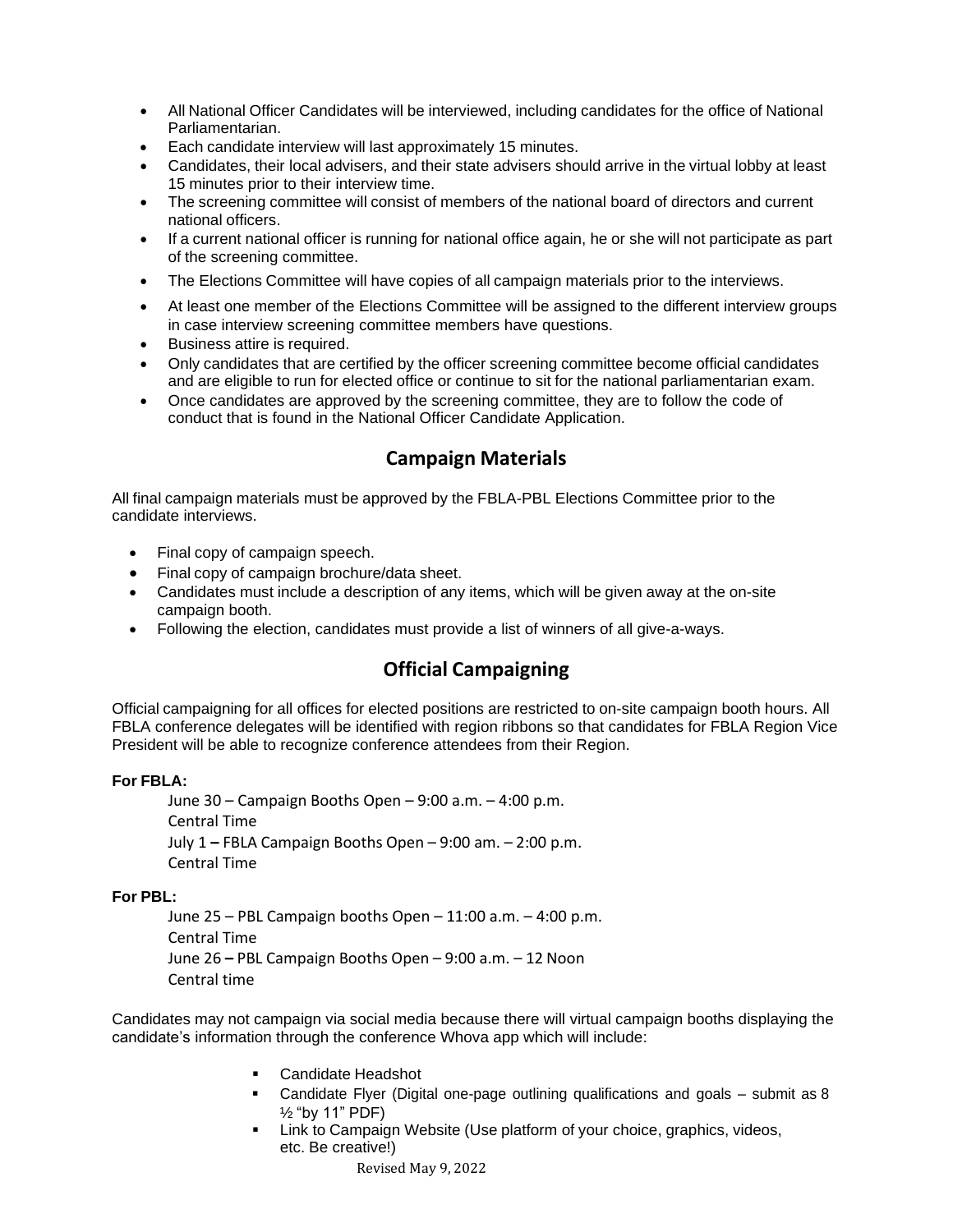**Campaign Details** 

All virtual campaign booths will go live on **Wednesday, June 22 at 8:00 a.m. Eastern time.** The booths will remain up until the second to the last day of each conference. There will be no campaigning through these virtual booths. All campaigning will take place as part of the on-site campaign hall.

**Candidate Financial Statement.** A candidate may not spend or have received donated materials (at "fair market" value) and/or money totaling more than \$1000 in the campaign for a national office. Substantiated documentation for donations and receipts for all campaign materials must accompany the financial statement.

**Audio–visual equipment rented or loaned** to the candidate should be reported at either the actual rental rate or "fair market" estimation. You may use your own computer, but any items donated from the school or other people includingtelevision screens must be reported at "fair market" value.

- Income plus Donations must equal Expenses.
	- $\circ$  for example, if you have \$700 income and \$300 in donations, the total expenses must also equal \$1000. Any additional income must be returned to whoever donated it.

## **Candidate Introductions**

**Candidate Introductions**. All FBLA National Officer Candidates will be introduced virtually as part of the Region meetings on **Tuesday, June 21**. PBL National Officer Candidates will be introduced as part of their virtual campaign booths.

## **Campaign Speeches**

**Campaign Speeches.** Candidates for FBLA national offices (president, secretary, treasurer) will deliver their speeches live during Opening General Session. Candidates for vice president will deliver their prerecorded campaign speeches during the Virtual Regional Meetings which be available for viewing on the Whova App on **Tuesday, June 21** beginning at 5:00 p.m. Eastern Time.

For PBL, all candidates for elected office will deliver their speeches during the Opening General Session.

#### **All campaign speeches are limited to a total of two minutes.**

- The time is monitored and strictly enforced.
- No audio–visual equipment may be used during campaign speeches.
- Business attire must be worn.
- **Only the national officer candidate may participate in the campaign speech** (i.e., no introductions, skits, or props).

## **National Officer Candidate Q&A Session**

For FBLA the offices of president, secretary, and treasurer, the Q & A Session (not to total more than 15 minutes in length for each office) will take place during the State Presidents and State Voting Delegates Q&A Session on June 30.

For FBLA, the offices of the regional vice presidents, a brief Q & A Session (not to total more than 15 minutes in length) will be viewed during the Regional Meetings on June 21. This will be pre-recorded, and candidates will be expected to dress in business attire.

For PBL, all candidates for elected office will take part in Q&A Session on June 25 at 4:30 p.m. Central Time.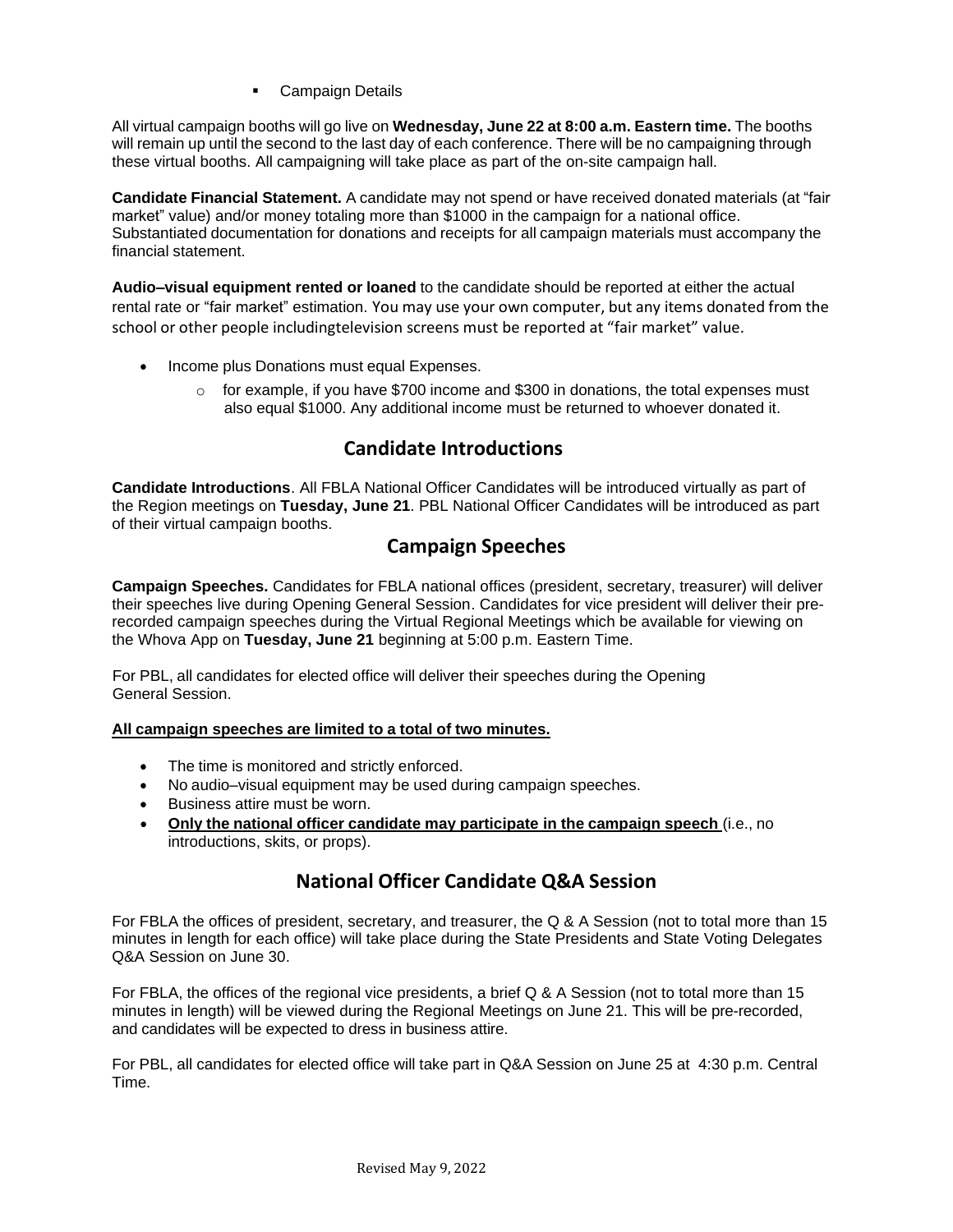## **Voting**

National officer elections will take place over a 24-hour period from 12 Noon on the third day of the National Leadership Conference to 12 Noon on the last day of the conference. All voting will be done online. There will be a 24- hour period for voting.

- Ranked voting will be used.
- A majority vote is required for election.

Candidates are members and are not disqualified from assuming the roles of state (FBLA) or local voting delegates.

No two national officers may be elected from the same state chapter. Unopposed PBL national officer candidates will not be eliminated because of these restrictions.

The office of national parliamentarian is an appointed position. According to the National Bylaws, the candidate scoring the highest on the Parliamentary Procedures written test at the National Leadership Conference will be appointed to the position of national parliamentarian. This candidate must have filed a National Officer Application and have gone through the National Officer Candidate Interview process.

Each state may submit **one** candidate for National Parliamentarian.

## **Election Results**

New PBL National Officers will be announced during the PBL Awards of Excellence Ceremony and new FBLA National Officers will be announced during the FBLA Awards of Excellence Ceremony Part II.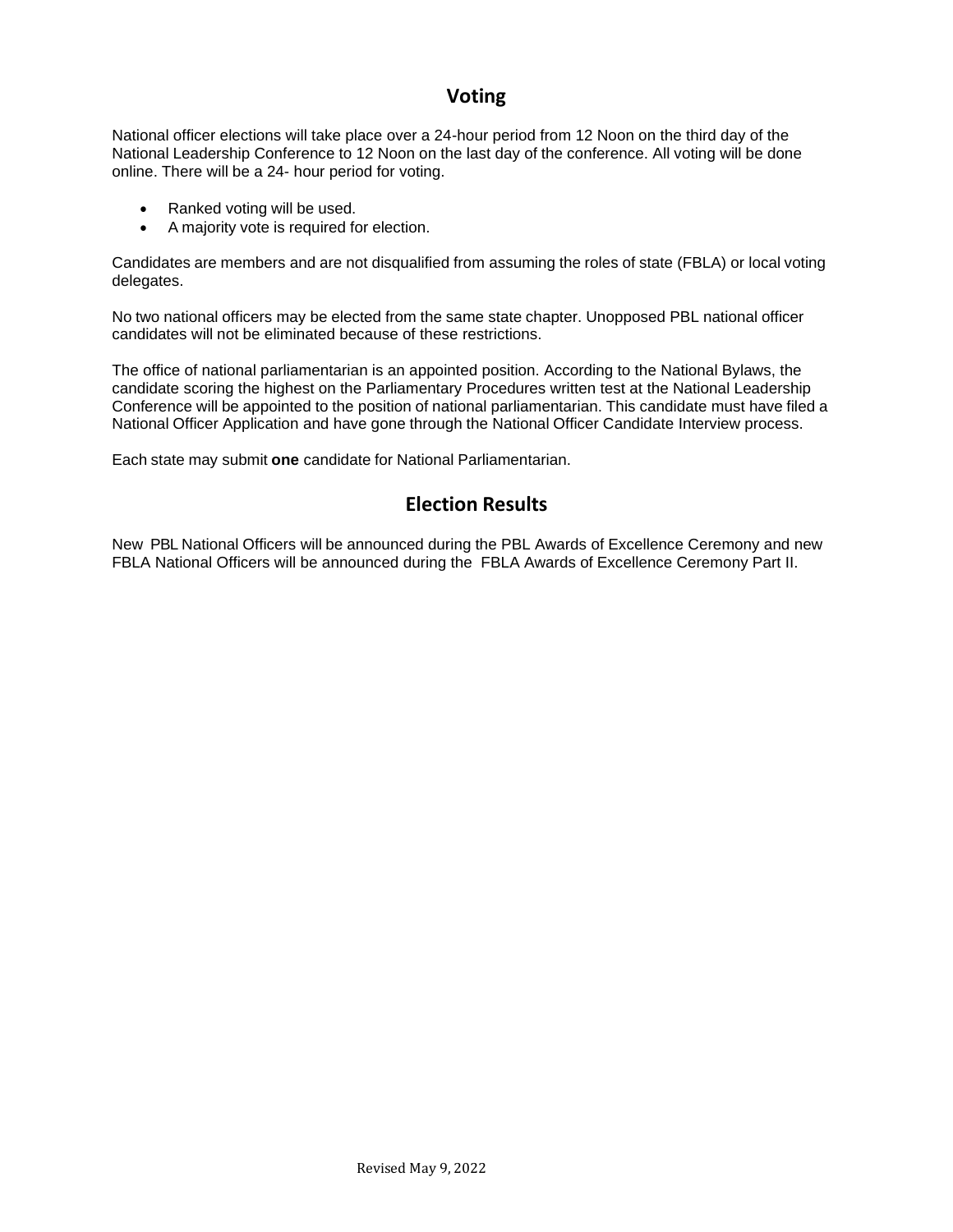## **Tentative Dates/Check List**

## **March 1**

o Membership Dues Receipt Deadline to Be Eligible to Serve as a FBLA Local Chapter Voting Delegate

## $\Box$  April 15

o Membership Dues Receipt Deadline to Be Eligible to Serve as a PBL Local Chapter Voting Delegate

### **May <sup>14</sup>**

o FBLA State Chapter Voting Delegate Form Deadline

**May <sup>15</sup>**

- o [Application](https://fblapbl.wufoo.com/forms/202122-fbla-national-officer-application/) Deadline FBLA 5:00 p.m. Eastern Time
- o [Application](https://fblapbl.wufoo.com/forms/202122-pbl-national-officer-application/) Deadline PBL 5:00 p.m. Eastern Time

**May 15** (Click [here](https://fblapbl.wufoo.com/forms/national-officer-candidate-campaign-materials-form/) for the form with instructions to complete and upload materials below) We will use these items to create your bio and campaign abstracts for the virtual campaign booth.

- o Headshot
- o Candidate Flyer
- o 2 Minute Speech Campaign Speech Draft (Written Our Production Company will record your speech with you via a Zoom session)
- o Campaign Website Link
- o Campaign Budget (Download and save template. Upload from your completed [template\)](https://docs.google.com/document/d/1ET-LjCtNVCG_O-GTF_vvYVVWM1vbfcpFIKNklcbAd14/edit)
- o List of Campaign Materials

## **May 24**

 $\circ$  FBLA National Officer Candidate Virtual Interviews 1:00 p.m.  $-4:00$  p.m. Eastern Time

### **May 25**

o PBL National Officer Candidate Virtual Interviews 1:00 p.m. – 4:00 p.m. Eastern Time

### **June <sup>4</sup>**

o Last Day to Register FBLA and PBL Local Voting Delegates Through Online Conference Registration – 12 Midnight – Eastern Time

### **June <sup>12</sup>**

- o Webinar FBLA National Officer Candidates 7:00 p.m. Eastern Time
- o Webinar PBL National Officer Candidates 8:15 p.m. Eastern Time

### **June <sup>15</sup>**

- $\circ$  FBLA Local Voting Delegate Webinar Posted for Viewing  $-7:00$  p.m. Eastern Time
- o PBL Local Voting Delegate Webinar Posted for Viewing 8:00 p.m. Eastern Time

### **June <sup>21</sup>**

- o FBLA Virtual Region Meetings Pre-recorded (Viewing available at 5:00 p.m. Eastern Time)
	- 1. Welcome Region VP
	- 2. Introduction of all Candidates for FBLA National Officer
	- 3. Greetings from the FBLA National President
	- 4. Greetings from the PBL National President
	- 5. Overview of the Year Region VP

#### Revised May 9, 2022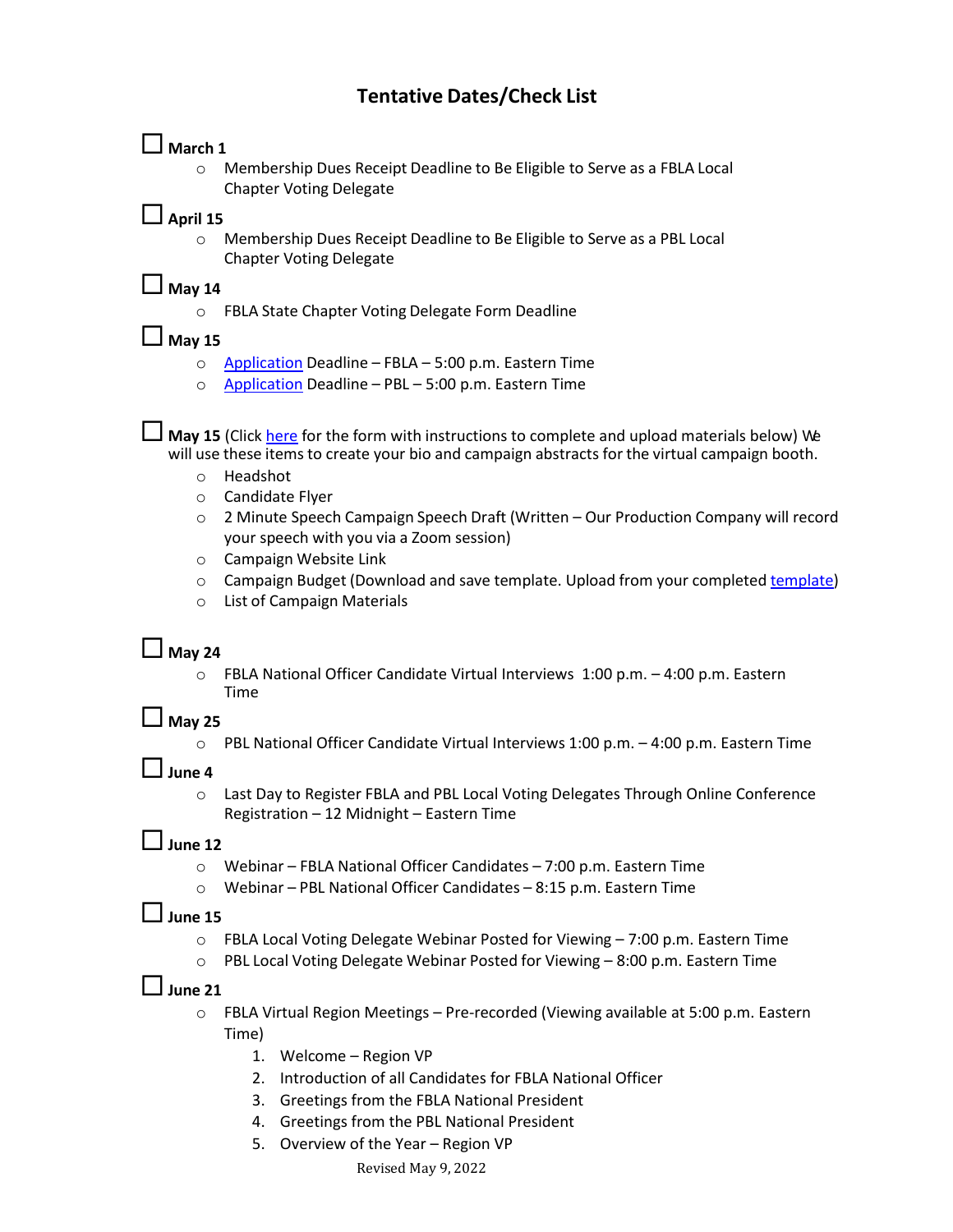- 6. Regional VP Speeches
- 7. Q&A for Region VP Candidates
- 8. Recognition of Council Members
- 9. Adjournment

#### **June 24-27 – PBL National Leadership Conference**

### **June <sup>24</sup> – PBL Opening General Session – 7:00 p.m. Central Time**

- o Parade of States (State President, Outstanding Local Adviser, Who's Who in PBL)
- o Introduction of National Officers and Welcome by National President
- o Membership Chapter Awards
- o Distinguished Business Leader and NTHS Scholarship Recipients
- o Keynote Speaker
- o Re-Introduction of National Parliamentarian Candidates
- o Campaign Speeches
- o Announcements
- o Adjournment

### **June <sup>25</sup> – Expo Hall**

o PBL Onsite Campaign Booths Open – 9:00 a.m. – 4:00 p.m. Central Time

**June <sup>25</sup>– PBL National Officer Candidate Q&A** – 4:30 p.m. Central Time

### $\Box$  June 26 – **Expo Hall**

o PBL Onsite Campaign Booths Open – 9:00 a.m. – 12 Noon Central Time

### **June <sup>26</sup> – PBL Election Window Opens – <sup>12</sup> Noon (24 hours) Central Time**

**June <sup>27</sup> – Election Window Closes – <sup>12</sup> Noon Central Time**

#### **June <sup>27</sup>– PBL Awards of Excellence – 4:00 p.m. Central Time**

- o Welcome by PBL National President
- o Recognition of Businesspersons of the Year
- o Excellence Gold Awards
- o Competitive Events Recognition
- o Prerecorded PBL National Officer Farewells
- o PBL National President Farewell
- o Announcement and Installation of New PBL National Officer Team
- o Adjournment by Incoming National President

#### **June 29-July 2 – FBLA National Leadership Conference**

**June <sup>29</sup> – FBLA Opening General Session** – 6:30 p.m. Central Time

- o Introduction of National Officers
- o Greetings
- o Middle School and High School Membership Awards
- o Keynote
- o Re-Introduce Candidates for National Parliamentarian and Region VP
- o Campaign Speeches President, Secretary, Treasurer
- o Adjournment

**June <sup>30</sup> – Candidate Q&A for President, Secretary, and Treasurer Candidates –** 8:00 a.m. Central Time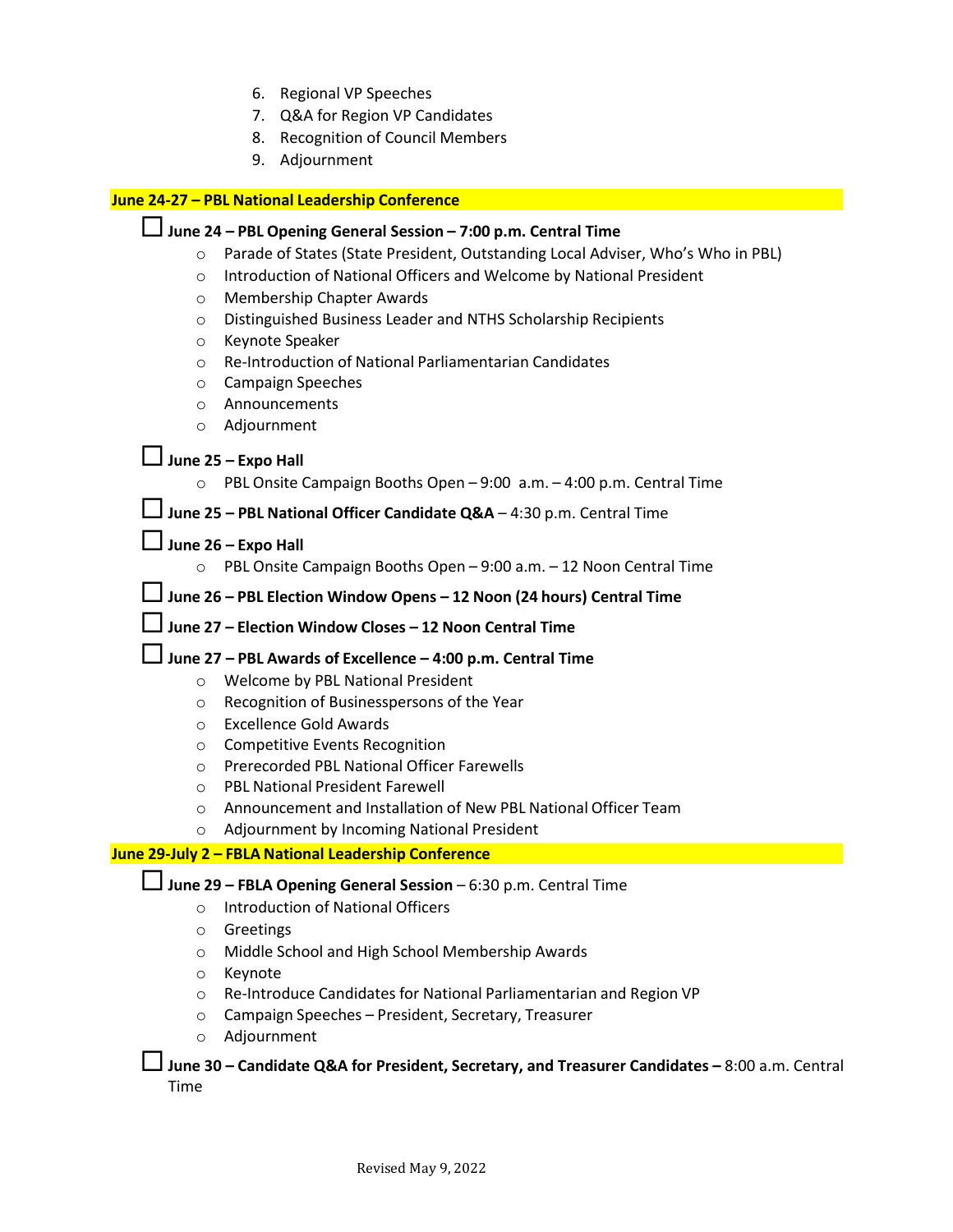### **June <sup>30</sup>– FBLA Expo Hall**

o FBLA On-site Campaign Booths Open – 9:00 a.m. – 4:00 p.m. Central Time

#### **July <sup>1</sup> – FBLA Expo Hall**

o FBLA On-site Campaign Booths Open – 9:00 am. – 2:00 p.m. Central Time

## **July <sup>1</sup> – FBLA Election Window Opens – <sup>12</sup> Noon (24 Hours) Central Time**

## **July <sup>1</sup> – Awards of Excellence Part <sup>I</sup> – 6:30 p.m. Central Time**

- o Parade of States (Who's Who, Middle School Young Leader, State President, Outstanding Adviser)
- o Businesspersons of the Year
- o Partner Event Winners
- o BAA America, LEAD, Distinguished Business Leader, NTHS, and Johnson and Wales Scholarship Recognition
- o Middle School and High School Open Events
- o Middle School and High School Objective Events

### **July <sup>2</sup> – FBLA Election Window Closes – <sup>12</sup> Noon Central Time**

## **July <sup>2</sup> Awards of Excellence Part II – 6:30 p.m. Central Time**

- o Welcome Remarks by FBLA National President
- o FBLA National President's Live Farewell
- o Announcement and Installation of 2022-23 National Leadership Team
- o Middle School and High School Performance Events
- o Adjournment

### **July <sup>9</sup>**

- o FBLA New Officer Orientation Webinar 7:00 p.m. Eastern Time
- o PBL New Officer Orientation Webinar 8:15 p.m. Eastern Time

**July 11-15 – FBLA and PBL National Officer Training – Reston, VA**

#### **2022 FBLA-PBL National Officer Voting Delegate Guidelines**

Voting delegates are responsible for electing the National Officers that will serve FBLA-PBL for the 2022- 23 program year.

#### **FBLA National Officers for Elected Office**

- 1. **President** (Elected by State Voting Delegates)
- 2. **Secretary** (Elected by State Voting Delegates)
- 3. **Treasurer** (Elected by State Voting Delegates)
- 4. **Eastern Region Vice President** (Elected by Local Voting Delegates)
- 5. **Mountain Plains Region Vice President** (Elected by Local Voting Delegates)
- 6. **North Central Region Vice President** (Elected by Local Voting Delegates)
- 7. **Southern Region Vice President** (Elected by Local Voting Delegates)
- 8. **Western Region Vice President** (Elected by Local Voting Delegates)